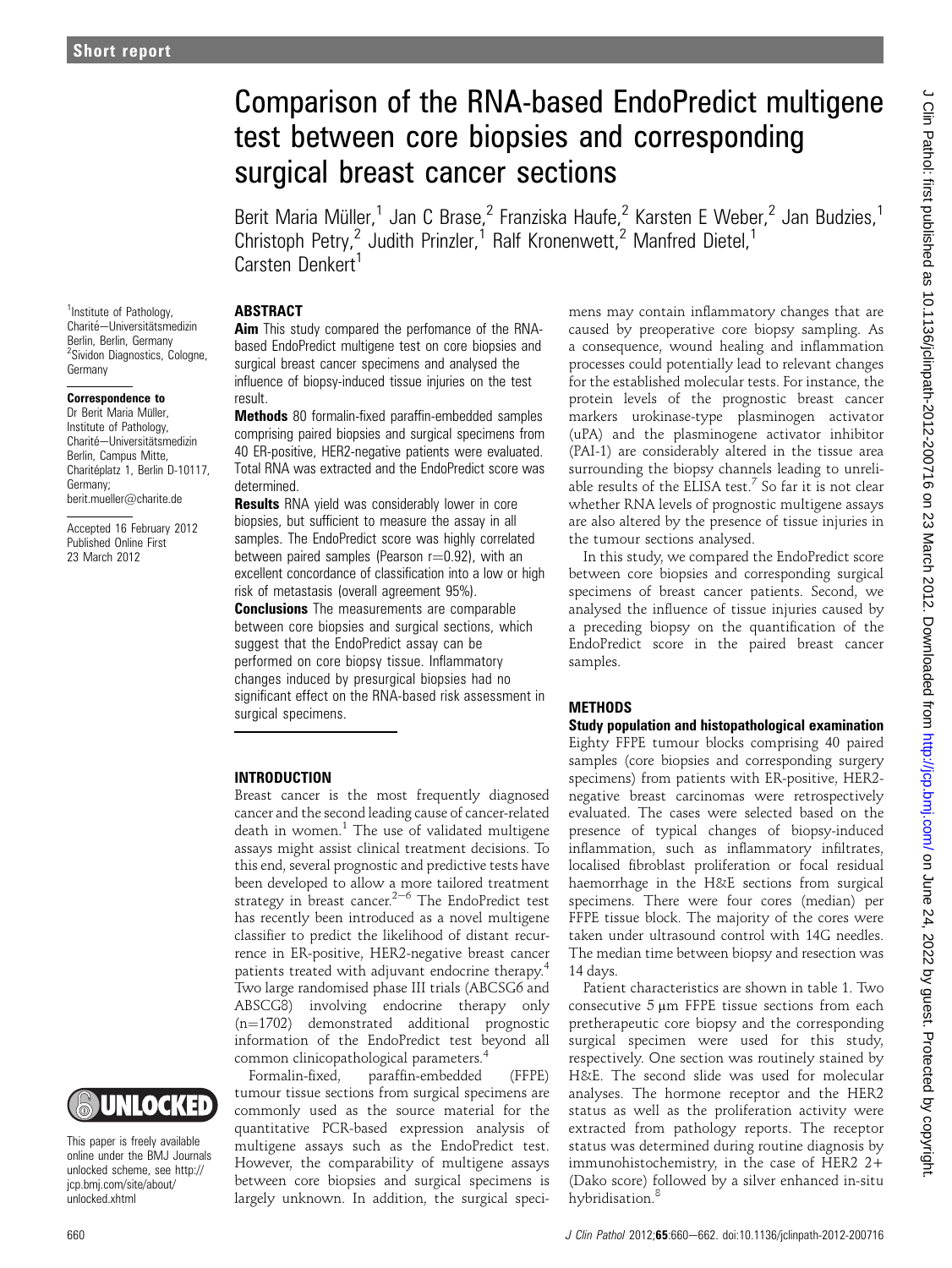| Table 1 | Patient characteristics |
|---------|-------------------------|
|---------|-------------------------|

| <b>Characteristic</b>                     | No of patients | %    |
|-------------------------------------------|----------------|------|
| All cases*                                | 40             | 100  |
| Histological type                         |                |      |
| Ductal carcinoma                          | 31             | 77.5 |
| Lobular carcinoma                         | 5              | 12.5 |
| Other carcinoma                           | 4              | 10   |
| Tumour size (mm)                          |                |      |
| $≤20$                                     | 23             | 57.5 |
| >20                                       | 17             | 42.5 |
| Nodal status                              |                |      |
| pN0                                       | 27             | 67.5 |
| pN1a                                      | 10             | 25   |
| pN2a                                      | 3              | 7.5  |
| Histological grade                        |                |      |
| G1                                        | 8              | 20   |
| G <sub>2</sub>                            | 26             | 65   |
| G3                                        | 6              | 15   |
| Tumour proliferation (surgery specimen) + |                |      |
| $MIB-1 < 14\%$                            | 21             | 52.5 |
| MIB-1 $\geq$ 14%                          | 16             | 37.5 |

\*All cases were hormone receptor positive (ER  $\geq$  60% positive tumour cells) and HER-2 negative (Dako score  $0-2$ ; in the case of Dako score  $2+$  without amplification using silverenhanced in-situ hybridisation).

yData were not available for all samples.

#### RNA extraction and assessment of the EndoPredict score

Total RNA was extracted using a fully automated isolation method, as described previously. $9-11$  DNA-free total RNA from the FFPE sections was finally eluted with 100 µl elution buffer and stored at  $-80^{\circ}$ C.

The EndoPredict assay was carried out to determine the expression levels of three reference genes and the relative expression levels of eight genes of interest. To obtain reliable results, all genes were assessed in triplicate by quantitative onestep reverse transcription PCR using the SuperScript III PLAT-INUM (Invitrogen, Karlsruhe, Germany) one-step quantitative reverse transcription PCR system with ROX (final concentration 50 nM). Measurements were carried out with the VERSANT kPCR system (Siemens Healthcare Diagnostics, Tarrytown, USA). Samples were classified as low or high risk of distant metastasis according to the predefined cut-off value of 5.4

#### Statistical analysis

Absolute expression levels (Ct values) were calculated using VERSANT software. Relative expression levels of the eight prognostic genes (AZGP1, BIRC5, DHCR7, IL6ST, MGP, RBBP8, STC2, UBE2C) were assessed as delta cycle threshold  $(\Delta Ct)$ values with respect to the three reference genes (CALM2, OAZ1 and RPL37A). The EndoPredict score was calculated for the biopsy and tumour sections, as described.<sup>4</sup>

#### RESULTS

Forty FFPE tumour sections and 40 corresponding core biopsies were analysed and used for comparison. RNA yield was compared between biopsy and tissue sections by using the mean Ct value of the three reference genes as a surrogate marker. With a median difference of two Ct units, RNA yield was considerably lower in core biopsies. However, the extracted RNA amount was still sufficient to measure the EndoPredict score in all biopsies and tumour tissue areas, respectively.

Gene expression levels of the eight EndoPredict genes (AZGP1, BIRC5, DHCR7, IL6ST, MGP, RBBP8, STC2, UBE2C) were compared between the biopsy and the corresponding

| Gene name                | Correlation (Pearson r) |  |
|--------------------------|-------------------------|--|
| AZGP1                    | 0.82                    |  |
| <b>BIRC5</b>             | 0.72                    |  |
| <b>DHCR7</b>             | 0.77                    |  |
| <b>IL6ST</b>             | 0.89                    |  |
| <b>MGP</b>               | 0.69                    |  |
| RBBP8                    | 0.84                    |  |
| STC <sub>2</sub>         | 0.65                    |  |
| UBE2C                    | 0.76                    |  |
| <b>EndoPredict score</b> | 0.92                    |  |

surgical specimen. Relative RNA levels of each of the eight prognostic genes were significantly correlated between core biopsies and surgical specimens with Pearson correlation coefficients ranging from 0.65 to 0.89 (table 2). The EndoPredict score was also highly correlated between biopsies and tumour sections ( $r=0.92$ ; table 2, Figure 1), and the concordance for the EndoPredict-based risk classification was excellent (overall agreement 95%,  $\kappa$ =0.89). Only two disagreements were found in terms of risk categorisation; however, both samples exhibited an EndoPredict score that was close to the predefined cut-off level.

## **DISCUSSION**

The results indicate that the EndoPredict score between core biopsy and corresponding surgical specimens is identical. In the evaluated samples, a biopsy-induced injury seems to have no influence on the EndoPredict score. This might be due to the selected genes in the EndoPredict assay, which are not directly linked to inflammation and wound repair processes. Haas and  $\text{colle}$  recently showed that prognostic markers such as uPA/PAI-1, which are associated with wound healing and



Figure 1 Correlation between the EndoPredict (EP) scores from biopsies and corresponding surrounding tumour tissue (n=40). Samples with an EndoPredict score below 5 were considered 'low risk', whereas samples with an EndoPredict score above 5 were considered 'high-risk'. Pearson correlation coefficient 0.92.